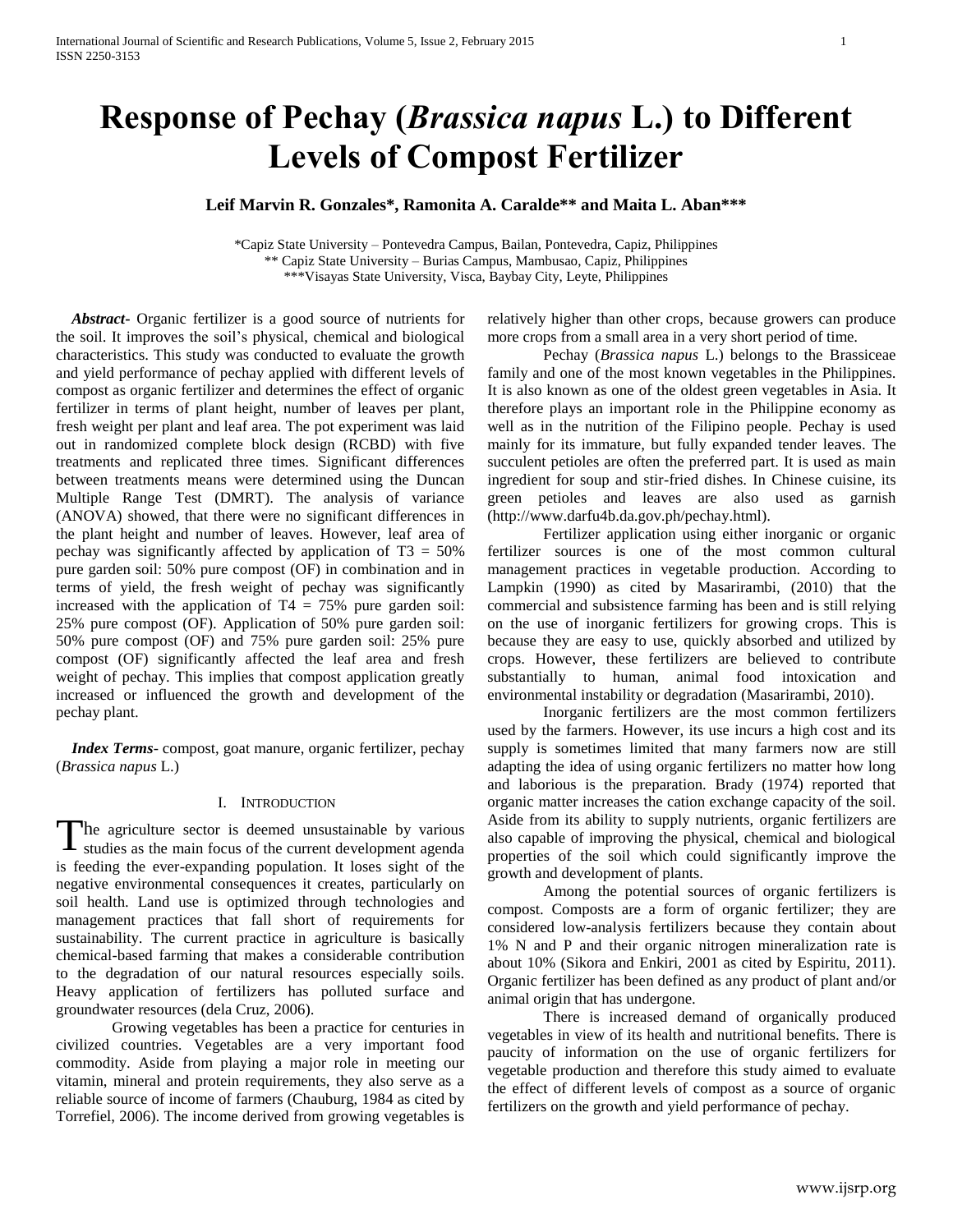## II. METHODOLOGY

## A. Procurement of Different Sources of Organic Materials

Goat manure was secured from the Goat and Sheep Project of the Department of Animal Science of Visayas State University, Visca, Baybay City, Leyte. Rice straw and carbonized rice hull ash was procured from the Rice Project of the Department of Agronomy and Soil Science. These organic materials were processed to allow decomposition for easy release of nutrients.

## B. Composting Process

Three piles were prepared using different raw materials from several origins. This includes, 4 sacks goat manure, 2 sacks rice straw and 1 sack carbonized rice hull ash. The entire pile was covered with plastic sheet completely in a shade to maintain the heat of decomposition and minimizes water evaporation and ammonia volatilization. Twice a week the organic materials were mixed thoroughly to prevent overheating and aerate the pile for faster decomposition process. Watering was done regularly to add moisture content in the composting materials. The compost was harvested after 2 months of decomposition.

## C. Seedling Production

Seeds of pechay were sown in seedling trays filled with garden soil and compost at 1:1 ratio. The seed boxes were placed under structure to protect the seedlings from rain and direct sunlight. The seedlings were hardened by gradual exposure to sunlight and withdrawal of water until they showed signs of temporary wilting.

## D. Transplanting

The seedlings were transplanted into the pots 7 days after germination. One seedling was planted per pot. The media was filled to  $\frac{3}{4}$  of the volume of the plastic pot. Transplanting of seedling was done late in afternoon to minimize transplanting stress. The seedlings were watered adequately before and immediately after transplanting.

## E. Experimental Design and Treatment

Seventy-five polyethylene pots were used in the study with a size of 20 cm. The pot experiment was laid out in Randomized Complete Block Design (RCBD) with five treatments and replicated three times. There were five sample plants per replication. The treatments were as follows:

- T1 = Pure Garden Soil (control)
- $T2 = Pure Compost (OF)$
- T3 = 50% Pure Garden Soil: 50% Pure Compost (OF)
- T4 = 75% Pure Garden Soil: 25% Pure Compost (OF)
- T5 = 85% Pure Garden Soil: 15% Pure Compost (OF)

## F. Harvesting

Pechay plants were harvested at 21 days after transplanting and were done early in the morning to minimize weight loss. This was done by cutting the base of the plants with a sharp knife to avoid damage of the plants.

## G. Data Analysis

Data were analyzed using the analysis of variance (ANOVA) and significant differences between treatments means were determined by Duncan Multiple Range Test (DMRT) using the Statistical Package for Social Sciences (SPSS) ver. 15 and Statistic 6.

## III. RESULTS AND DISCUSSIONS

### *General Observations*

Three weeks after composting, the height of the pile has fallen to about 70 cm. A week later, rice straw and rice hull ash was totally decomposed but goat manure was not yet decomposed. The heat was still high one month after composting. This coincide with the report of Pace (1995) that the temperature of the composting materials generally follows a pattern of rapid increase to 120-140 ºF where it was maintained for several weeks depending on the materials.

The decomposition was attained two months after composting considering that there was enough moisture that support the metabolic processes of the microbes. It was reported by Pace (1995) that composting materials should be maintained within a range of 40% to 65% moisture. He showed that the composting process becomes inhibited when the moisture content is below 40% and water displaces much of the air in the pore spaces of the composting materials when the moisture content is above 65%. This limits air movement and leads to anaerobic conditions.

Reduction of the volume of the pile was observed and the organic materials used were changed color to dark brown. The temperature drops and little heat is produced. The compost was then successful and was ready to use as an organic fertilizer source.

### *Horticultural Characteristics*

The result showed that T4 obtained the highest plant height, number of leaves/ plant and leaf area (Table 1). On the other hand, it was noted that T1 got the lowest growth performance.

Analysis of variance of leaf area resulted to highly significant differences between treatments means. All treatments that were applied with compost did not differ with each other but showed significant difference compared to control. However, a non-significant statistical result was found out on the plant height and number of leaves of pechay plant as affected by application of different levels of compost application. Although most plant nutrients in compost are in organic form, it only contains 2% each of nitrogen, phosphorous or potassium and these nutrients are released slowly over a long period of time. Nutrients become available to plant roots at a slower rate with compost, therefore the nutrients are less likely to leach out of the soil. Only a fraction of the nitrogen, phosphorus and potassium applied as compost is usable by the crop the first year with more becoming available in the years that follow (Pace, 1995). According to the studies by Rao (1991) showed that the soil could be enriched by application of higher amounts of organic materials which tends to decompose large amounts of nitrogen into the soil before planting each fresh crop to boost yield.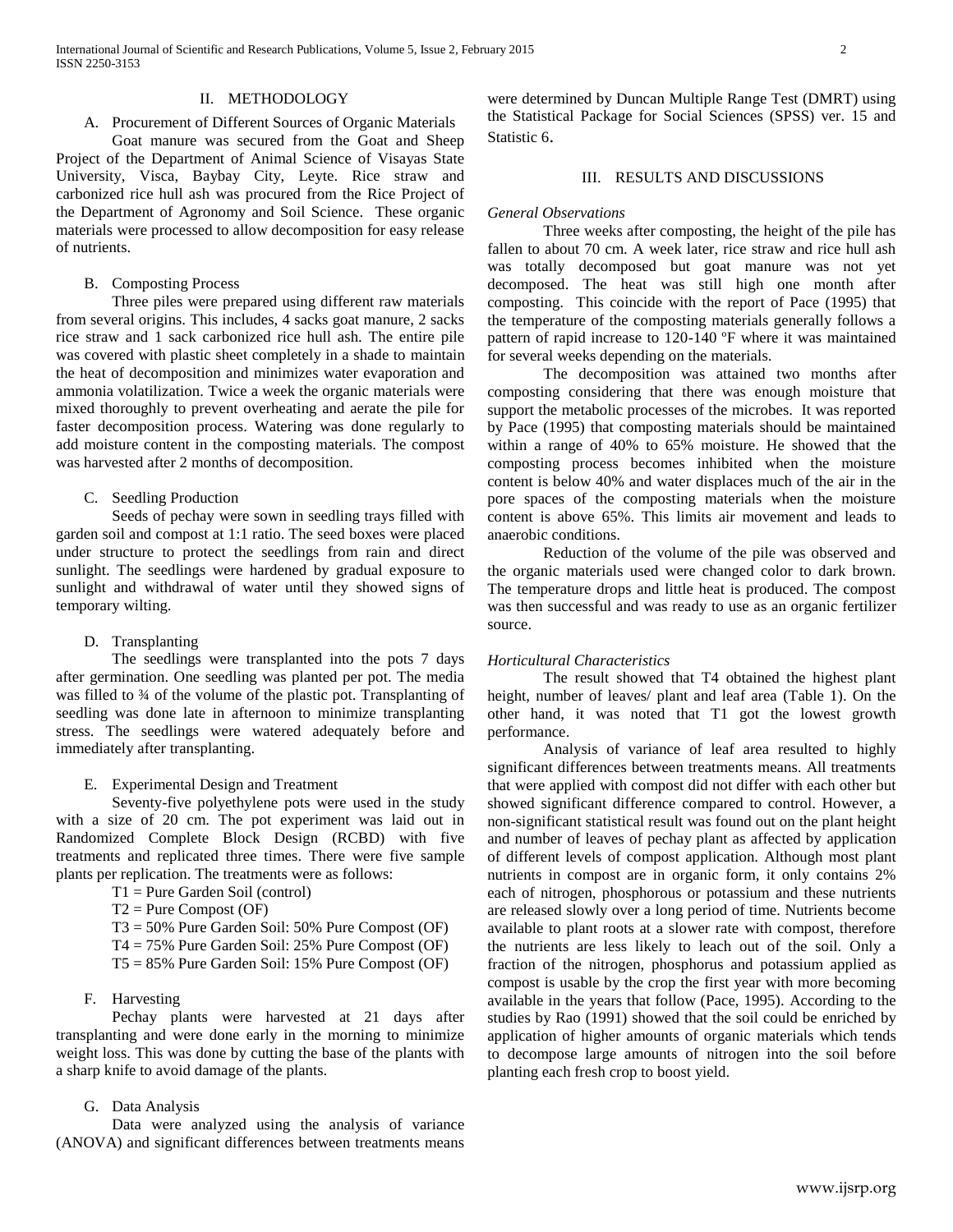| <b>Treatments</b>                                      | Mean<br>Plant<br>Height<br>(cm) | Number of<br>leaves/plant | Leaf<br>Area       |
|--------------------------------------------------------|---------------------------------|---------------------------|--------------------|
| $T1 = Pure Garden Solid (control)$                     | 25.57                           | 5.17                      | 21.81 <sub>b</sub> |
| $T2 =$ Pure Compost (OF)                               | 30.77                           | 5.67                      | 40.69a             |
| $T3 = 50\%$ Pure Garden Soil:<br>50% Pure Compost (OF) | 29.1                            | 5.17                      | 42.6а              |
| $T4 = 75\%$ Pure Garden Soil:<br>25% Pure Compost (OF) | 32.5                            | 5.83                      | 42.17a             |
| $T5 = 85\%$ Pure Garden Soil:<br>15% Pure Compost (OF) | 31.7                            | 5.33                      | 39.97a             |
| p-value                                                | 0.1414ns                        | 0.1865ns                  | $0.0062**$         |

ns= not significant

\*\*= highly significant

Note: Treatment means within the same column having common letters (s) designations are not significantly different from each other at 5 % level of significance, DMRT

#### *Yield Performance*

The data on the fresh weight of pechay as affected by different level of compost as fertilizer showed that T4 obtained the highest mean of 29.9, it was followed by T2, T3, T5 and T1 having the lowest fresh weight with the mean of 26.6, 23.5, 23.17 and 12.93 respectively as shown in Table 2.

Analysis of variance showed that there was highly significant difference between treatments means. This implies that fresh weight of pechay was greatly influenced by the application of different levels of compost. It was noted that this study used of goat manure as raw material for compost. According to the study of Awodun et al. (2007) that, the goat manure was quite high in OM and had more N than K, Ca and Mg. The low OM and available P and acidic nature of soils were expected to benefit from application of goat manure.

Table 2. Fresh weight of pechay as applied with different levels of compost fertilizers.

| <b>Treatments</b>                      | Mean Fresh         |
|----------------------------------------|--------------------|
|                                        | weight/plant $(g)$ |
| $T1 =$ Pure Garden Soil (control)      | 12.93 <sub>b</sub> |
| $T2$ = Pure Compost (OF)               | 26.6а              |
| $T3 = 50\%$ Pure Garden Soil:50% Pure  | 23.5a              |
| Compost (OF)                           |                    |
| $T4 = 75\%$ Pure Garden Soil:25% Pure  | 29.9a              |
| Compost (OF)                           |                    |
| $T5 = 85\%$ Pure Garden Soil: 15% Pure | 23.17a             |
| Compost (OF)                           |                    |
| p-value                                |                    |
|                                        |                    |

\*\*= highly significant

Note: Treatment means within the same column having common letters (s) designations are not significantly different from each other at 5 % level of significance, DMRT

The higher increase in yield parameter such as fresh weight of pechay could be attributed to the nutrient contents of the organic fertilizers used which encouraged better seedlings growth. This observation agreed with the report of Adebayo and Akoun (2000) and Moyin-Jesu (2007) stated that organic manures supported crop growth performance and increased crop yield. In the study of Xu et al. (2005) revealed that the yield and quality of leafy vegetables grown with organic fertilizers grew better and resulted in a higher total yield than those grown with chemical fertilizers.

### H. CONCLUSION

Based on the above results, it can be concluded that the application of T4 (75% Pure Garden Soil: 25% Pure Compost (OF) provided the best growth and yield performance of pechay in terms of leaf area and fresh weight. None among the treatments used gave the better growth in terms of producing more leaves and height of the plant. The result of this study showed that application of organic fertilizer greatly enhanced growth and yield performance of pechay. The application of organic fertilizer in pechay specifically, compost is recommended since it influences its growth and yield, especially on the leaf area and fresh weight.

#### **REFERENCES**

- [1] Adebayo, O. and J. Akoun Effect of organic manures and spacing on the yield of Amaranthus cruentus, 20th Annual Conf. Proceedings of Horticultural Society of Nigeria. Umeh V.C. and Fagbayide .A. (eds.) 2000); 63-67.
- [2] Awodun M.A., Omonijo L.I. and Ojeniyi S.O., 2007. Effect of Goat Dung and NPK Fertilizer on Soil and Leaf Nutrient Content, Growth and Yield of Pepper. *International Journal of Soil Science, 2: 142-147.*
- [3] Brady, N.C. 1974. The nature and properties of soil.  $8<sup>th</sup>$  edition. McMillan Pub. Co. Inc. New York. P680.
- [4] dela Cruz, N.E., Aganon C.P., Patricio M.G., Romero E.S., Lindain S.A. and. Galindez, J.L, 2006. Production of organic fertilizer from solid waste and its utilization in intensive organic-based vegetable production and for sustaining soil health and productivity. pp.  $16 - 20$
- [5] Espiritu, B.M, 2011. Interaction of Microbial Inoculants and Low-Chemical Fertilizer Rates in Enhancing the Quality of Sugarcane Mudpress-Chicken Manure Compost. Philipp Agric Scientist. (94)2:179-186
- [6] Moyin-Jesu, E. I. 2007. Effects of some organic fertilizers on soil and coffee (Coffee arabica L), leaf chemical composition and growth. University of Khartoum Journal of Agricultural Science; 15(1): 52-70.
- [7] Masarirambi, M.T.; Hlawe, M.M.; Oseni, O.T.; and Sibiya, T.E, 2010. Effects of organic fertilizers on growth, yield, quality and sensory evaluation of red lettuce (*Lactuca sativa* L.) 'Veneza Roxa' . Agriculture and Biology Journal of North America. 2151-7517.
- [8] Pace, M.G. 1995. The Composting Process. Utah State University. Department of Agriculture.
- [9] Rao, M.K., 1991. Textbook of Horticulture. University of Madaras. Madaras, India.
- [10] Torrefiel, D.B. Jr. 2006. Growth and yield performance of pechay (Brassica napus L.) as influenced by biogas digester effluent and rice hull ash application. Undergrad. Thesis. Visca,Baybay. Leyte.
- [11] Xu, H.L., Wang, R., Xu, R.Y., Mridha, M.A.U. and Goyal, S., (2005). Yield and quality of leafy vegetables grown with organic fertilizations. Acta Hort., 627: 25-33
- [12] <http://www.darfu4b.da.gov.ph/pechay.html>**.**